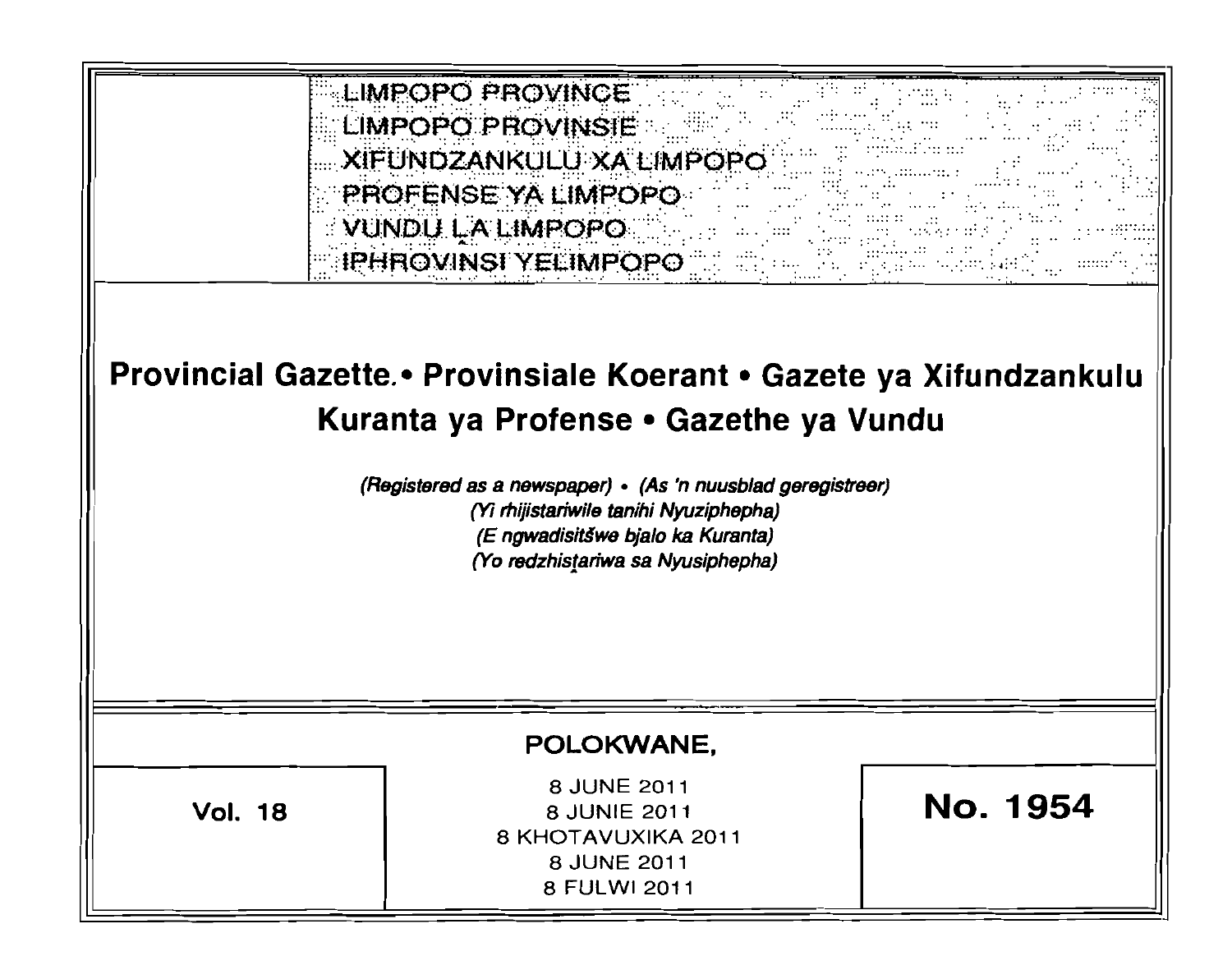#### **IMPORTANT NOTICE**

**The Government Printing Works will not be held responsible for faxed documents not received due to errors on the fax machine or faxes received which are unclear or incomplete. Please be advised that an "OK" slip, received from a fax machine, will not be accepted as proof that documents were received by the GPW for printing. If documents are faxed to the GPW it will be the sender's responsibility to phone and confirm that the documents were received in good order.** 

**Furthermore the Government Printing Works will also not be held responsible for cancellations and amendments which have not been done on original documents received from clients.** 

# **CONTENTS • INHOUD**

nd and the control of the control of the control of the control of the control of the control of the control of the control of the control of the control of the control of the control of the control of the control of the c

No. No.

| <b>GENERAL NOTICES • ALGEMENE KENNISGEWINGS</b> |                                                                                                                     |    |      |  |  |  |
|-------------------------------------------------|---------------------------------------------------------------------------------------------------------------------|----|------|--|--|--|
| 158                                             | Development Facilitation Act, 1995: Establishment of a land development area: Portions 1, 2, 3 and 4, Valentia 449  | 8  | 1954 |  |  |  |
| 158                                             | Wet op Ontwikkelingsfasilitering, 1995: Vestiging van 'n grondontwikkelingsgebied: Gedeeltes 1, 2, 3 en 4, Valencia | 8  | 1954 |  |  |  |
| 159                                             |                                                                                                                     | 12 | 1954 |  |  |  |
| 159                                             |                                                                                                                     | 12 | 1954 |  |  |  |
| 160                                             | Town-planning and Townships Ordinance (15/1986): Polokwane/Perskebult Amendment Scheme 242                          | 9  | 1954 |  |  |  |
| 160                                             | Ordonnansie op Dorpsbeplanning en Dorpe (15/1986): Polokwane/Perskebult-wysigingskema 242                           | 9  | 1954 |  |  |  |
| 161                                             | Town-planning and Townships Ordinance (15/1986): Polokwane/Perskebult Amendment Scheme 211                          | 9  | 1954 |  |  |  |
| 161                                             |                                                                                                                     | 10 | 1954 |  |  |  |
| 164                                             | Town-planning and Townships Ordinance (15/1986): Polokwane/Perskebult Amendment Scheme 244                          | 10 | 1954 |  |  |  |
| 164                                             | Ordonnansie op Dorpsbeplanning en Dorpe (15/1986): Polokwane/Perskebult-wysigingskema 244                           | 10 | 1954 |  |  |  |
| 165                                             | Town-planning and Townships Ordinance (15/1986): Polokwane/Perskebult Amendment Scheme 245                          | 11 | 1954 |  |  |  |
| 165                                             |                                                                                                                     | 11 | 1954 |  |  |  |

# **LOCAL AUTHORITY NOTICES· PLAASLIKE BESTUURSKENNISGEWINGS**

| 217 | Town-planning and Townships Ordinance (15/1986): Polokwane Municipality: Establishment of township: Annadale  | 13 | 1954 |
|-----|---------------------------------------------------------------------------------------------------------------|----|------|
|     | 217 Ordonnansie op Dorpsbeplanning en Dorpe (15/1986): Polokwane Munisipaliteit: Stigting van dorp: Annadale- | 13 | 1954 |
| 218 | Town-planning and Townships Ordinance (15/1986): Polokwane Municipality: Polokwane/Perskebult Amendment       | 15 | 1954 |
|     | 218 Ordonnansie op Dorpsbeplanning en Dorpe (15/1986): Polokwane Munisipaliteit: Polokwane/Perskebult-        | 15 | 1954 |
| 219 | Town-planning and Townships Ordinance (15/1986): Polokwane Municipality: Polokwane/Perskebult Amendment       | 16 | 1954 |
|     | 219 Ordonnansie op Dorpsbeplanning en Dorpe (15/1986): Polokwane Munisipaliteit: Polokwane/Perskebult-        | 16 | 1954 |
| 225 | Town-planning and Townships Ordinance (15/1986): Greater Tubatse Municipality: Greater Tubatse Amendment      | 14 | 1954 |
| 225 | Ordonnansie op Dorpsbeplanning en Dorpe (15/1986): Groter Tubatse Munisipaliteit: Groter Tubatse-wysiging-    | 14 | 1954 |
|     |                                                                                                               |    |      |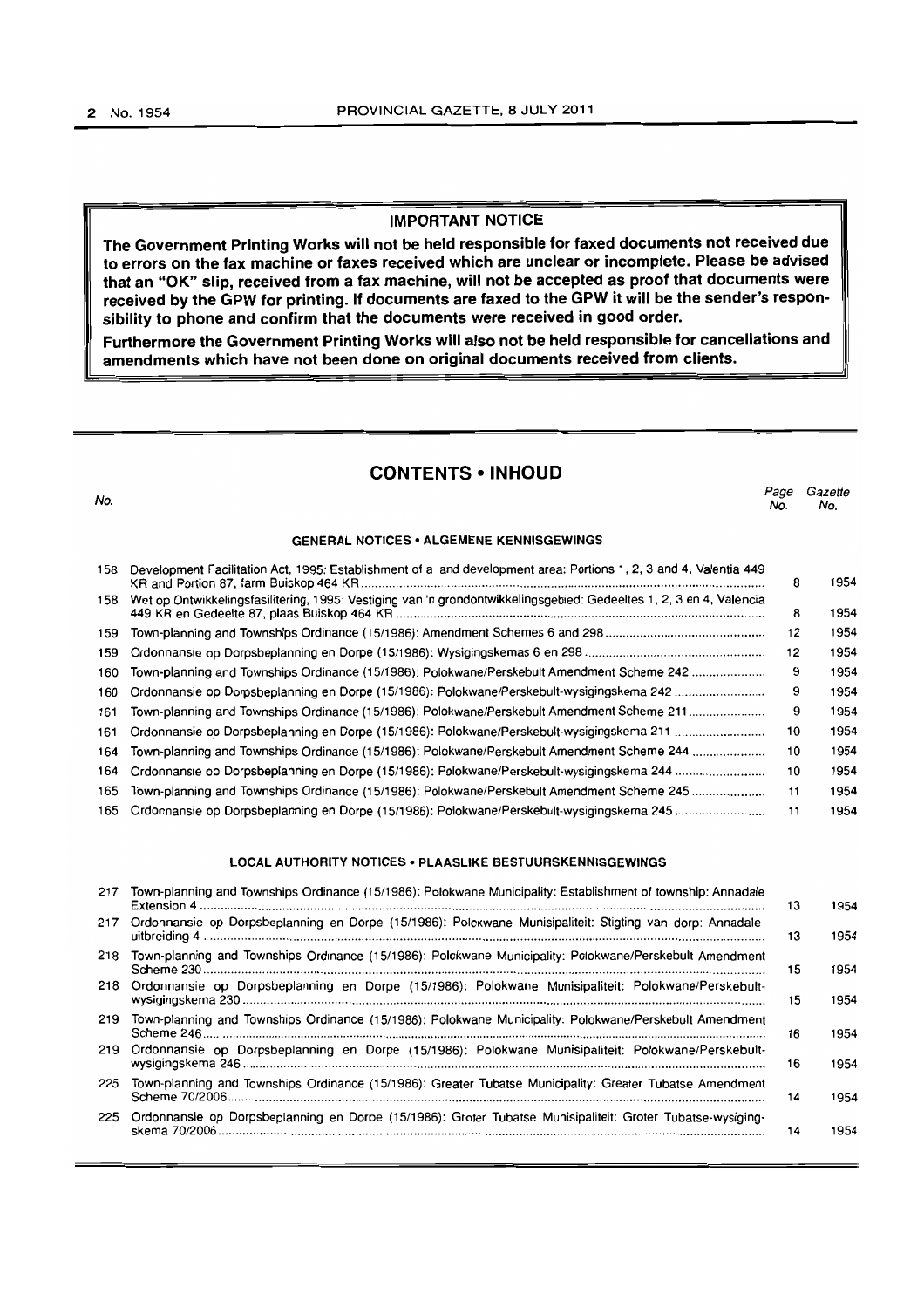# IMPORTANT NOTICE The **Limpopo Provincial Gazette** Function will be transferred to the **Government Printer** in Pretoria as from 1 November 2004 NEW PARTICULARS ARE AS FOLLOWS: Physical address: Government Printing Works 149 Bosman Street Postal address: Private Bag X85 Pretoria .... Pretoria .... - 0001·· ~., ;'" New contact persons: Louise Fourie Tel.: (012) 334-4686 Mrs H. Wolmarans Tel.: (012) 334-4591 Fax number: (012) 323-8805 E-mail address: hester.wolmarans@gpw.gov.za louise.fourie@gpw.gov.za Contact person for subscribers: Mrs J. Wehmeyer Tel.: (012) 334-4753 Fax.: (012) 323-9574 This phase-in period is to commence from 15 October 2004 (suggest date of advert) and notice comes into operation as from 1 November 2004. Subscribers and all other stakeholders are advised to send their advertisements directly to the Government Printing Works, two weeks before the 1st November 2004. Advertising Manager In future, adverts have to be paid in advance before being published in the Gazette.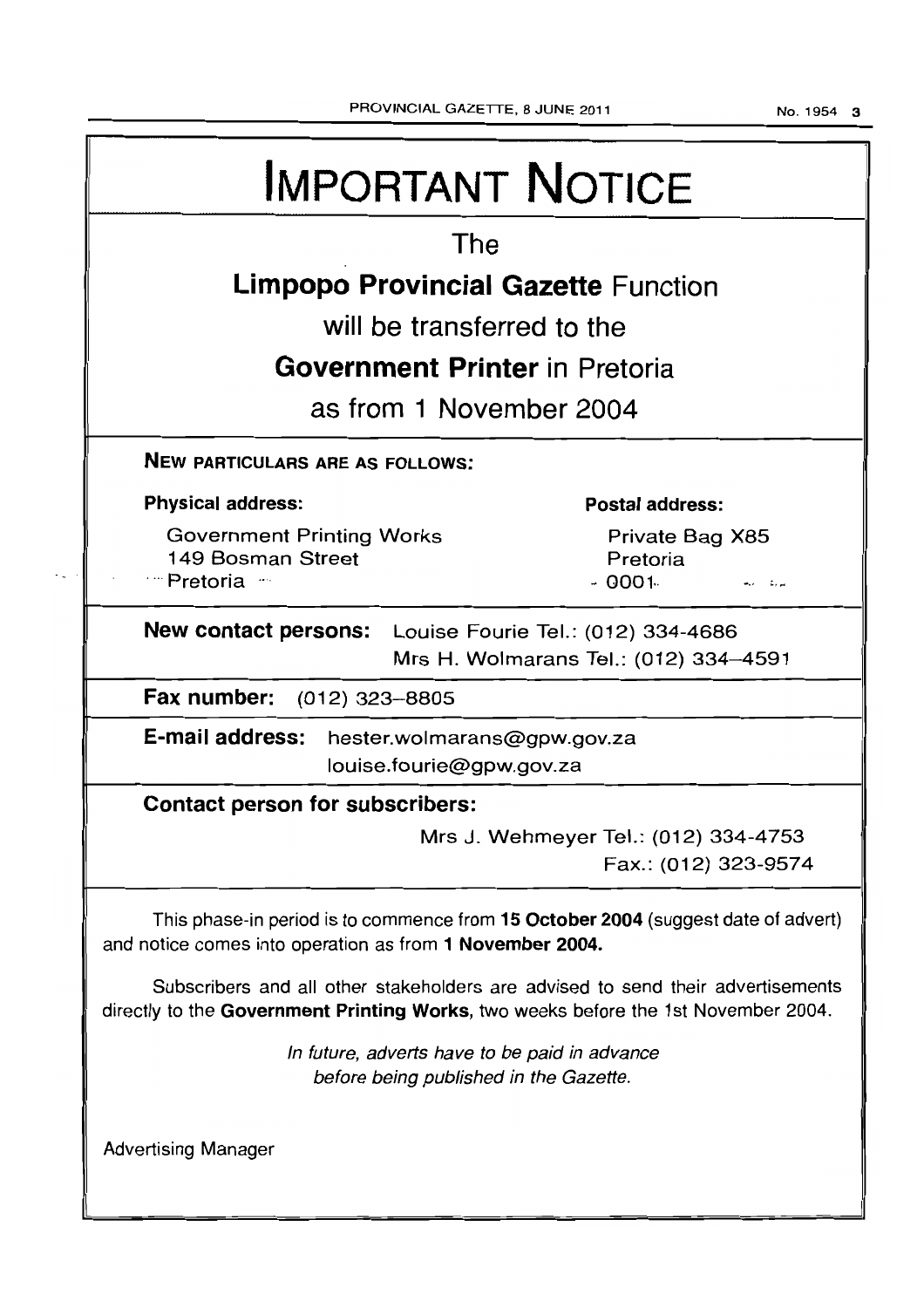IT IS THE CLIENTS RESPONSIBILITY TO ENSURE THAT THE CORRECT AMOUNT IS PAID AT THE CASHIER OR DEPOSITED INTO THE GOVERNMENT PRINTING WORKS BANK ACCOUNT AND ALSO THAT THE REQUISITION/COVERING LETTER TOGETHER WITH THE ADVERTISEMENTS AND THE PROOF OF DEPOSIT REACHES THE GOVERNMENT PRINTING WORKS IN TIME FOR INSERTION IN THE PROVINCIAL GAZETTE.

**No ADVERTISEMENTS WILL BE PLACED WITHOUT PRIOR PROOF OF PRE-PAYMENT.** 

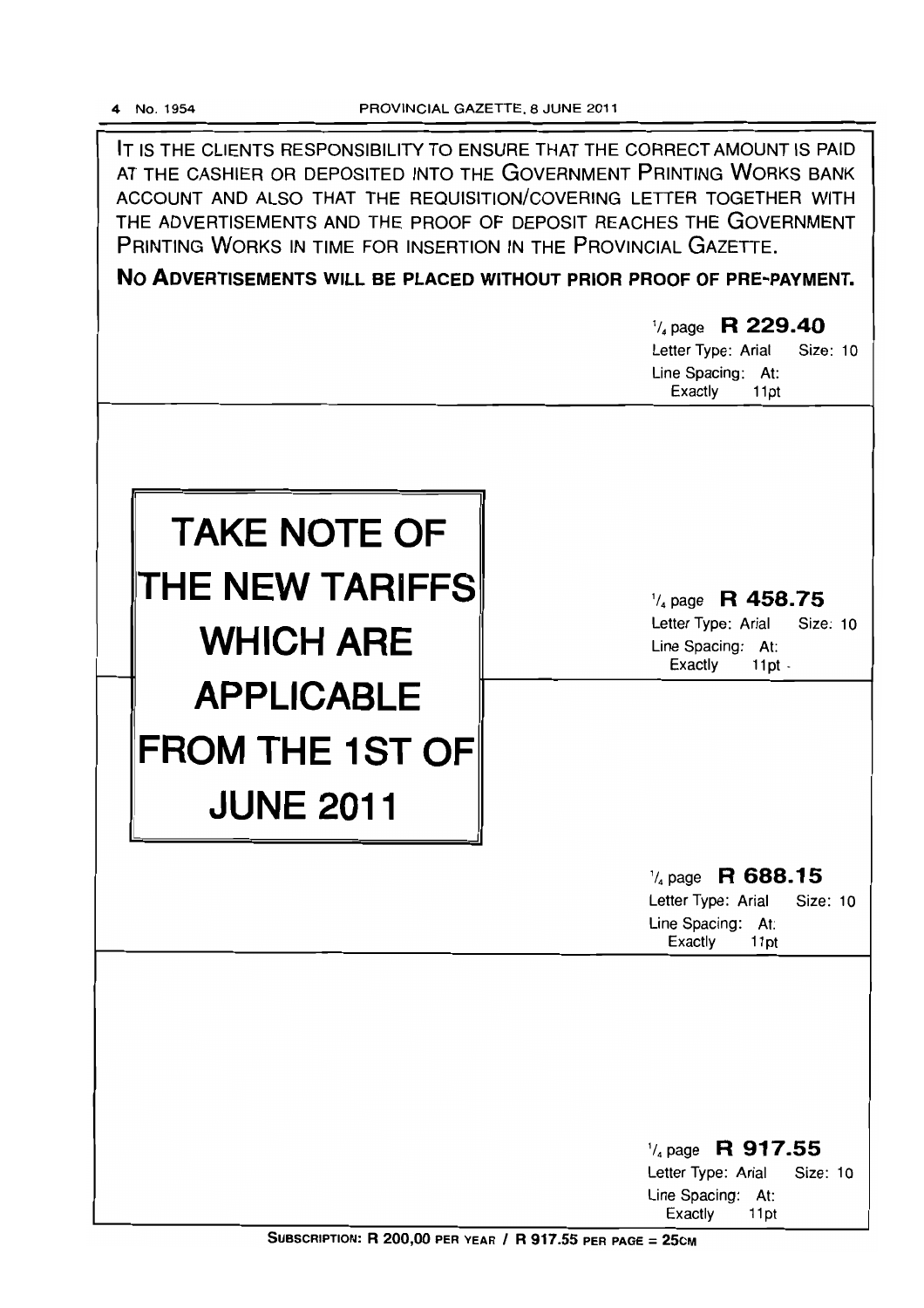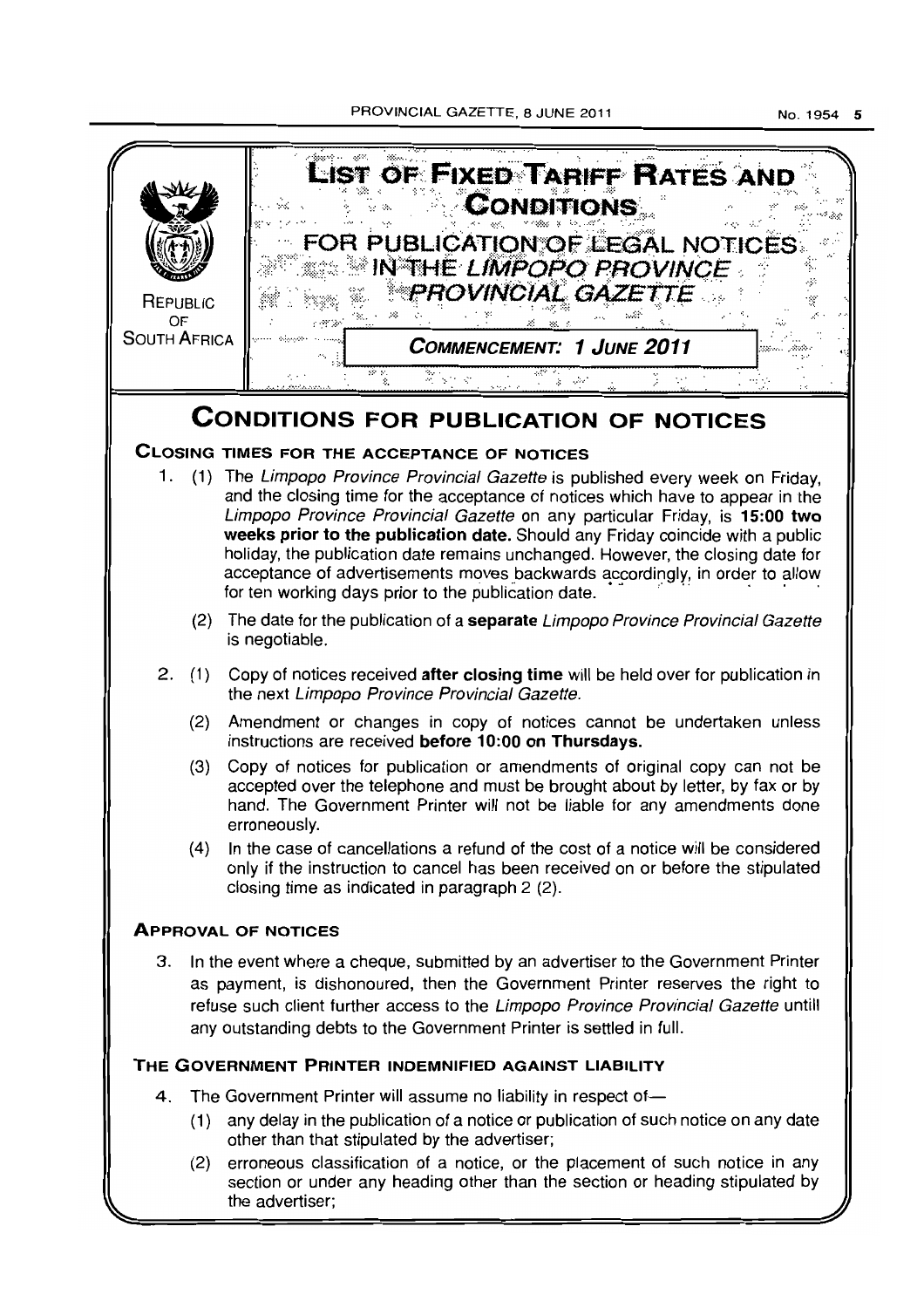(3) any editing, revision, omission, typographical errors or errors resulting from faint or indistinct copy.

# LIABILITY OF ADVERTISER

5. Advertisers will be held liable for any compensation and costs arising from any action which may be instituted against the Government Printer in consequence of the publication of any notice.

# **COPY**

- 6. Copy of notices must be typed on one side of the paper only and may not constitute part of any covering letter or document.
- 7. At the top of any copy, and set well apart from the notice, the following must be stated:

Where applicable

- $(1)$  The heading under which the notice is to appear.
- (2) The cost of publication applicable to the notice, in accordance with the "Word Count Table".

# PAYMENT OF COST

- 9. With effect from 1 NOVEMBER 2004 no notice will be accepted for publication unless the cost of the insertion(s) is prepaid in CASH or by CHEQUE or POSTAL ORDERS. It can be arranged that money can be paid into the banking account of the Government Printer, in which case the deposit slip accompanies the advertisement before publication thereof.
- 10. (1) The cost of a notice must be calculated by the advertiser in accordance with the word count table.
	- (2) Where there is any doubt about the cost of publication of a notice, and in the case of copy, an enquiry, accompanied by the relevant copy, should be addressed to the Advertising Section, Government Printing Works, Private Bag X85, Pretoria, 0001 [Fax: (012) 323-8805], before publication.
- 11. Overpayment resulting from miscalculation on the part of the advertiser of the cost of publication of a notice will not be refunded, unless the advertiser furnishes adequate reasons why such miscalculation occurred. In the event of underpayments, the difference will be recovered from the advertiser, and the notice(s) will not be published until such time as the full cost of such publication has been duly paid in cash or by cheque or postal orders, or into the banking account.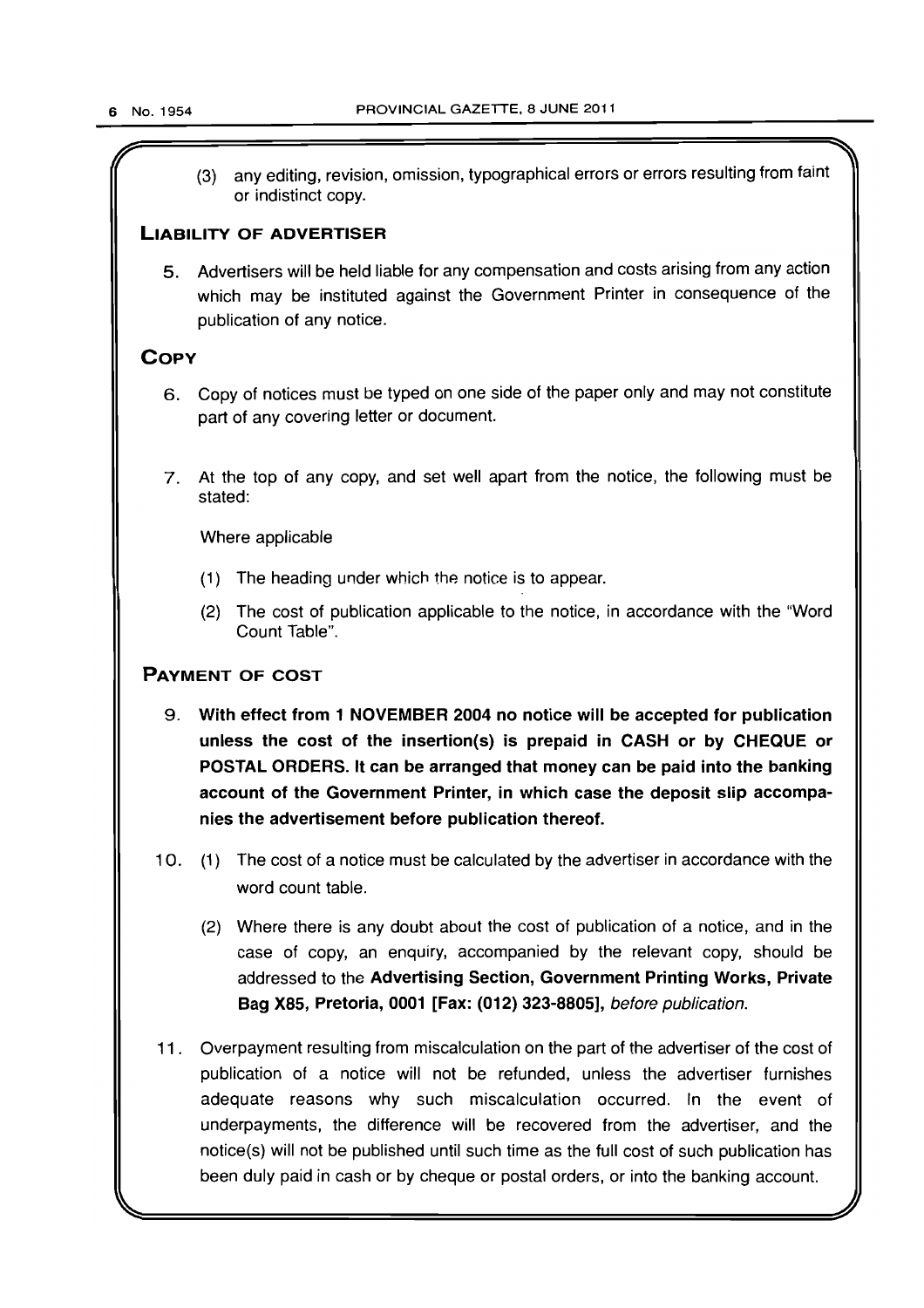- 12. In the event of a notice being cancelled, a refund will be made only if no cost regarding the placing of the notice has been incurred by the Government Printing Works.
- 13. The Government Printer reserves the right to levy an additional charge in cases where notices, the cost of which has been calculated in accordance with the Word Count Table, are subsequently found to be excessively lengthy or to contain overmuch or complicated tabulation.

# PROOF OF PUBLICATION

14. Copies of the Limpopo Province Provincial Gazette which may be required as proof of publication, may be ordered from the Government Printer at the ruling price. The Government Printer will assume no liability for any failure to post such Limpopo Province Provincial Gazette(s) or for any delay in despatching it/them.

# **GOVERNMENT PRINTERS BANK ACCOUNT PARTICULARS**

Bank:

ABSA

BOSMAN STREET

- ,.., •• ~ *'1'''''* • "''' ...... \_.,. \ • ,:

Account No.: 4057114016

Branch code: 632005

Reference No.: 00000049

Fax No.: (012) 323 8805

# Enquiries:

| Mrs. L. Fourie    | Tel.: (012) 334-4686 |
|-------------------|----------------------|
| Mrs. H. Wolmarans | Tel.: (012) 334-4591 |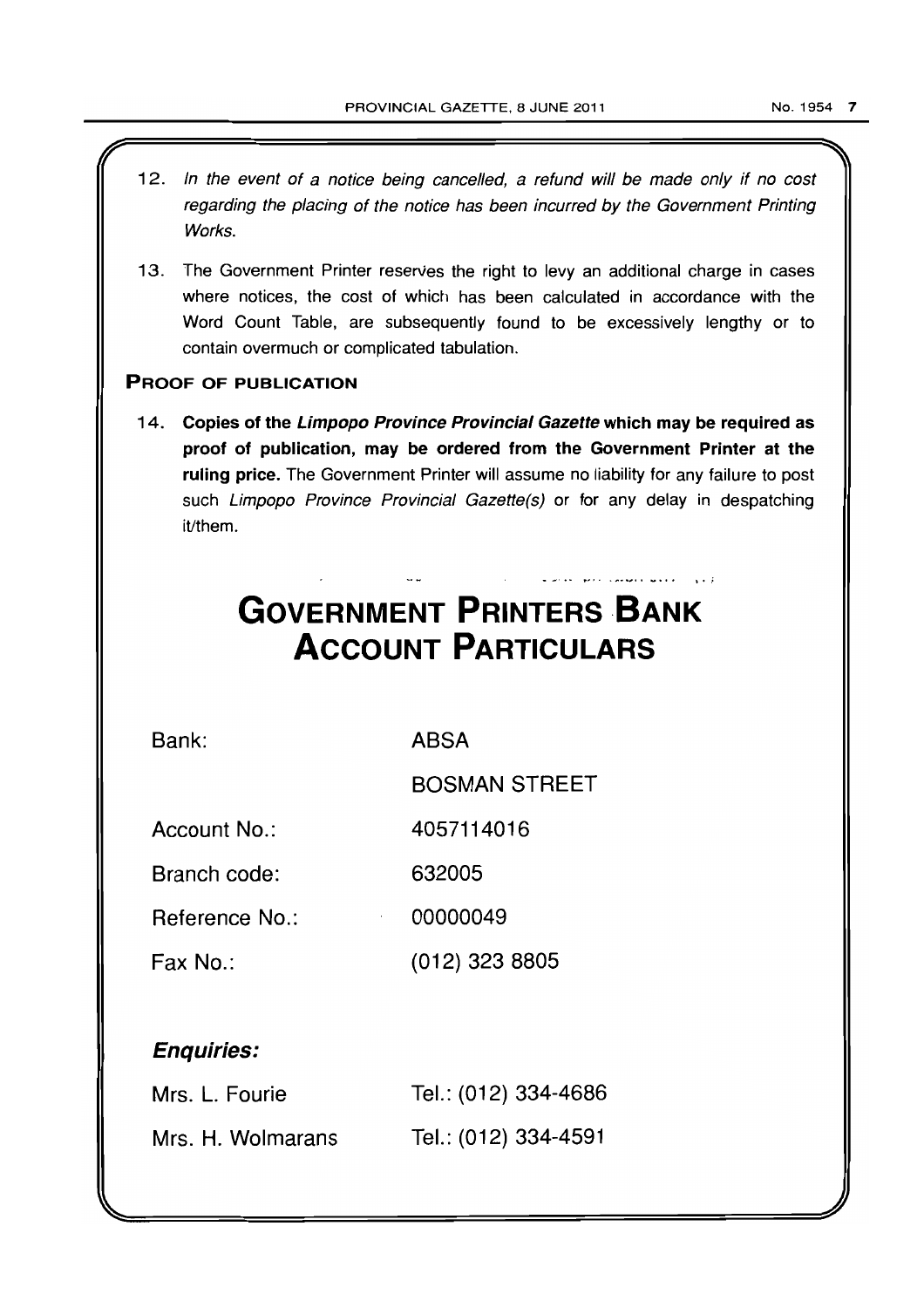# **GENERAL NOTICES • ALGEMENE KENNISGEWINGS**

#### **GENERAL NOTICE 158 OF 2011**

#### NOTICE OF LAND DEVELOPMENT AREA APPLICATION

Northplan Town & Regional Planners CC has lodged an application in terms of the Development Facilitation Act, 1995, for the establishment of a land development area, consolidation and simultaneous subdivision of land in terms of section 54 of the said Act and suspension of certain title conditions on Portions 1, 2, 3 and 4, Valentia 449 KR, and Portion 87 of the farm Buiskop 464 KR. The development will consist of the extension and upgrading of the existing Klein Kariba Resort.

(Additional: 787 beds, 500 m<sup>2</sup> business, 405 unit retirement facility with 20 bed frail care facility, 437 portions in total.)

The relevant plans, documents and information are available for inspection at Hensa Towers, c/o Market and Rabe Streets, Office No. 323/324, Polokwane, and the land development applicant for a period of 21 days from 1 July 2011.

The application will be considered at a Tribunal hearing to be held at the application site (Bosbok Room) on 7 October 2011 at 10:00, and the pre-hearing conference will be held at the application site on 16 September 2011 at 10;00.

Any person having an interest in the application should please note:

- You may within a period of 21 (twenty-one) days from the date of the first publication of this notice, provide the Designated Officer and land development applicant with your written representation in support of the application or any other written representation not amounting to an objection, in which case you are required to attend the tribunal hearing; or
- 2. if your comments constitute an objection to any aspect of the land development application, you must appear in person or through a duly authorised representative before the Tribunal at the pre-hearing conference. Any written objection or representation must state the name and address of the person or body making the objection or representation, the interest that such person or body has in the matter, and the reasons for the objection or representation, and must be delivered to the DeSignated Officer and Land Development Applicant at his or her address set out below within the said period of 21 days.

You may contact the designated officer if you have any queries at Office No. 323/324, Hensa Towers, c/o Market and Rabe Streets, Polokwane, or Private Bag X9485, Polokwane, 0700. Tel: (015) 284-5354 or E-mail: NetshitomboniHT@ limdlgh.gov.za

Land Development Applicant: Northplan Town & Regional Planners, 19b Hans van Rensburg Street; PO Box 55425, Polokwane, 0700. Tel. (015) 291-4265.

## **ALGEMENE KENNISGEWING 158 VAN 2011**

**I •** 

#### KENNISGEWING VAN GRONDONTWIKKELINGSGEBIEDAANSOEK

Noordplan Stads & Streekbeplanner BK het 'n aansoek geloods in terme van die Wet op Ontwikkelingsfasilitering, 1995, vir die vestiging van 'n grondontwikkelingsgebied, konsolidasie en gelyktydige onderverdeling van grond in terme van artikel 54 van genoemde Wet en opheffing van sekere titelvoorwaardes op Gedeeltes 1, 2, 3 en 4, Valencia 449 KR, en Gedeelte 87 van die plaas Buiskop 464 KR, en sal bestaan uit die opgradering en uitbreiding van die bestaande Klein Kariba Oord met (Addisioneel: 787 beddens, 500 m<sup>2</sup>besigheid, 405 eenhede vir aftree fasiliteit met 'n 20 bed mediese versorgings eenheid, 437 gedeeltes in totaal).

Die betrokke planne, dokumente en inligting is ter insae beskikbaar te Kantoor 323/324, Hensa Towers, h/v Mark- en Rabestraat. Polokwane, en by die Grondontwikkelings applikant vir 'n tydperk van 21 dae vanaf 1 Julie 2011.

Die aansoek sal oorweeg word tydens 'n Tribunaalverhoor wat gehou sal word te die aansoekterrein (Bosbok lokaal) op 7 Oktober 2011 om 10hOO, en die voorverhoor samesprekings sal gehou word te die aansoekterrein op 16 September 2011 om 10hOO.

Enige persoon wat 'n belang het by die aansoek, moet asseblief kennis neem:

- 1. U mag binne 'n tydperk van 21 dae vanaf die eerste publikasie van hierdie kennisgewing, die Aangewese Beampte en Grondontwikkelings applikant skriftelik van u vertoe of ondersteuning of enige ander kommentaar wat nie 'n beswaar is voorsien in welke geval nie vereis word dat u die verhoor moer bywoon nie, of
- 2. indien u kommentaar neerkom op 'n beswaar met betrekking tot enige aspek van die grondontwikkelingsaansoek, moet u persoonlik of u verteenwoordiger, voor die Tribunaal verskyn by die voorverhoor konferensie op die datum hierbo vermeld. Enige geskrewe beswaar of vertoe moet die naam en adres van die persoon of liggaam meld wat die beswaar of voorlegging maak, die belang wat sodanige persoon of liggaam by die saak het, vermeld, en die redes vir die beswaar of vertoë en moet binne die 21 dae ingedien word by die Aangewese beampte en grondontwikkelings applikant by sy of haar adres wat hieronder genoem word.

U mag in aanraking kom met die Aangewese beampte indien u enige navrae het by Kantoor 323/324, Hensa Towers, hlv Mark- en Rabestraat, Polokwane, of Privaatsak X9485, Polokwane, 0700. Tel: (015) 284-5354 en E-pos: NetshitomboniHT@limdlgh.gov.za

Grondontwikkelingsapplikant: Noordplan Stads & Streekbeplanners, Hans van Rensburgstraat 19b; Posbus 55425, Polokwane, 0700. Tel. (015) 291-4265.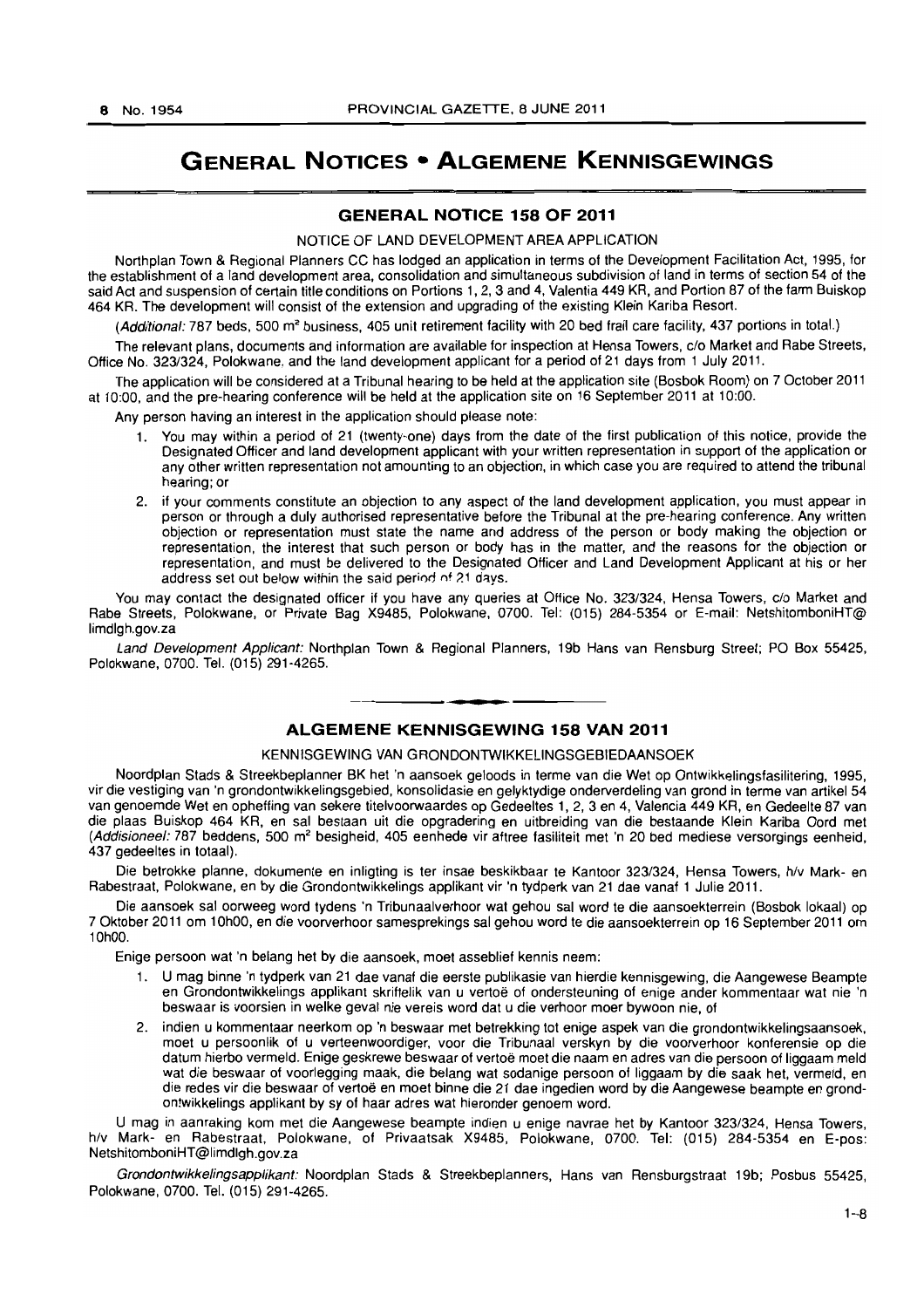#### **GENERAL NOTICE 160 OF 2011**

#### **POLOKWANElPERSKEBUlT AMENDMENT SCHEME 242**

NOTICE OF APPLICATION FOR THE AMENDMENT OF THE POLOKWANE/PERSKEBULT TOWN-PLANNING SCHEME. 2007, IN TERMS OF SECTION 56 (1) (b) (i) OF THE TOWN-PLANNING AND TOWNSHIPS ORDINANCE. 1986 (ORDINANCE No. 15 OF 1986)

I, Phathu Siebe of Rirothe Planning Consulting. being the authorised agent of the owner of the ert mentioned below, hereby give notice in terms of section 56 (1) (b) (i) of the Town-planning and Townships Ordinance. 1986 (Ordinance No. 15 of 1986). that we have applied to the Polokwane Municipality tor the amendment of the town-planning scheme, known as the Polokwane/Perskebult Town-planning Scheme, 2007, by the rezoning ot Ert 1059, Polokwane Extension 4, situated at Van Inspen Street, from "Residential 1" to "Residential 2", for establishment ot 3 flats tor each 2 bedrooms (44 dwelling units per hal.

Particulars of the application will lie for inspection during normal office hours at the office of the Manager: Spatial Planning and Land Use Management, First Floor, Civic Centre, Landros Mare Street, Polokwane, for a period of 28 days from 23 June 2011.

Objections to or representations in respect of the application must be lodged with or made in writing to the Municipal Manager at the above address or P.O. Box 111, Polokwane, 0700, within a period of 28 days from 23 June 2011.

Address of Agent: 662 Seshego Zone 8, Polokwane, 0699; PO Box 5, Tshidimbini, 0972. Tel: 084 287 0467.

# **ALGEMENE KENNISGEWING 160 VAN 2011**

#### **POLOKWANEIPERSKEBULT-WYSIGINGSKEMA 242**

KENNISGEWING VAN DIE AANSOEK OM DIE WYSIGING VAN DIE POLOKWANE/PERSKEBULT-DORPSBEPLAN-NINGSKEMA, 2007, INGEVOLGE ARTIKEL 56 (1) (b) (i) VAN DIE ORDONNANSIE OP DORPSBEPLANNING EN DORPE, 1986 (ORDONNANSIE No. 15 VAN 1986)

Ek, Phathu Siebe van Rirothe Planning Consulting, synde die gemagtigde 'ageni'van'dfeeienaarvari-die ondergenoemde erf, gee hiermee ingevolge artikel 56 (1) (b) (i) van die Ordonnansie op Dorpsbeplaning en Dorpe, 1986 (Ordonnansie 15 van 1986), kennis dat ons by die Polokwane Munisipaliteit aansoek gedoen het om die wysiging van die dorpsbeplanningskema bekend as die Polokwane/Perskebult-dorpsbeplanningskema, 2007, deur die hersonering van Ert 1059, Polokwane-uitbreiding 4. galee te Van Inspenstraat, vanaf "Residensieel 1" na "Residensieel 2", vir die oprigting van 3 woonstelle met 2 slaapkamers elk. (44 wooneenhede per hal.

Besonderhede van die aansoek lê ter insae gedurende kantoorure by die kantoor van die Bestuurder: Ruimtelike Beplanning en Grondgebruiksbeheer, Direktoraat Beplanning en Ontwikkeling, Polokwane Munisipaliteit, Eersle Vloer, Wes Vleuel, Burgersentrum, Landros Marestraat, Polokwane, vir 'n periode van 28 dae.

Besware teen of vertoë ten opsigte van die aansoek moet binne 'n tydperk van 28 dae, skriftelik by of tot die Bestuurder: Ruimtelike Beplanning en Grondgebruiksbeheer, Polokwane Munisipaliteit, by bovermelde adres of by Posbus 111. Polokwane, 0700, ingedien of gerig word.

Adres van agent: 662 Seshego Zone 8, Polokwane, 0699; Posbus 5, Tshidimbini, 0972. Tel: 084 287 0467.

 $01 - 08$ 

#### **GENERAL NOTICE 161 OF 2011**

#### **POLOKWANE MUNICIPALITY**

#### **POLOKWANEIPERSKEBULT TOWN-PLANNING SCHEME, 2007**

#### **AMENDMENT SCHEME 211**

Notice is hereby given in terms of section 56 (1) (b) (i) of the Town-planning and Townships Ordinance (Ordinance No. 15 of 1986), that Senza Manje Amalgamated Consultants, being the authorized agent of the owner/s of the property mentioned below, have applied to the Polokwane Municipality for the amendment of the town-planning scheme known as Polokwane/Perskebult Town-planning Scheme, 2007, to rezone Erf 146, Seshego-9J, situated at 29 Madiba Street, in Madiba Park, from "Residential 1" to "Residential 3", with the simultaneous application for the relaxation of dwellings/number of units per ha in terms of Clause 22 to allow maximum density of 64 dwellings units per hectare, and 96 rooms per hectare, for the purpose of establishing residential building.

Plans and/or particulars relating to the application may be inspected during office hours at the offices of Senza Manje Amalgamated Consultants, located at below-mentioned address, in Polokwane, or at the offices of the Manager: Planning (Spatial Planning and Land Use Management), First Floor, West Wing, Civic Centre. Landdros Mare Street, Polokwane.

Any person having any objections to the granting of this application must lodge such objection together with the ground thereof in writing, with both the Manager: Planning (Spatial Planning and Land Use Management), Polokwane Municipality, and the undersigned, within 28 days from the publication of this notice.

Address of agent: Senza Manje Amalgamated Consultants, 16A Bok Street, Polokwane, 0699. Tel: (015) 291-3832. Fax: (015) 291-4158.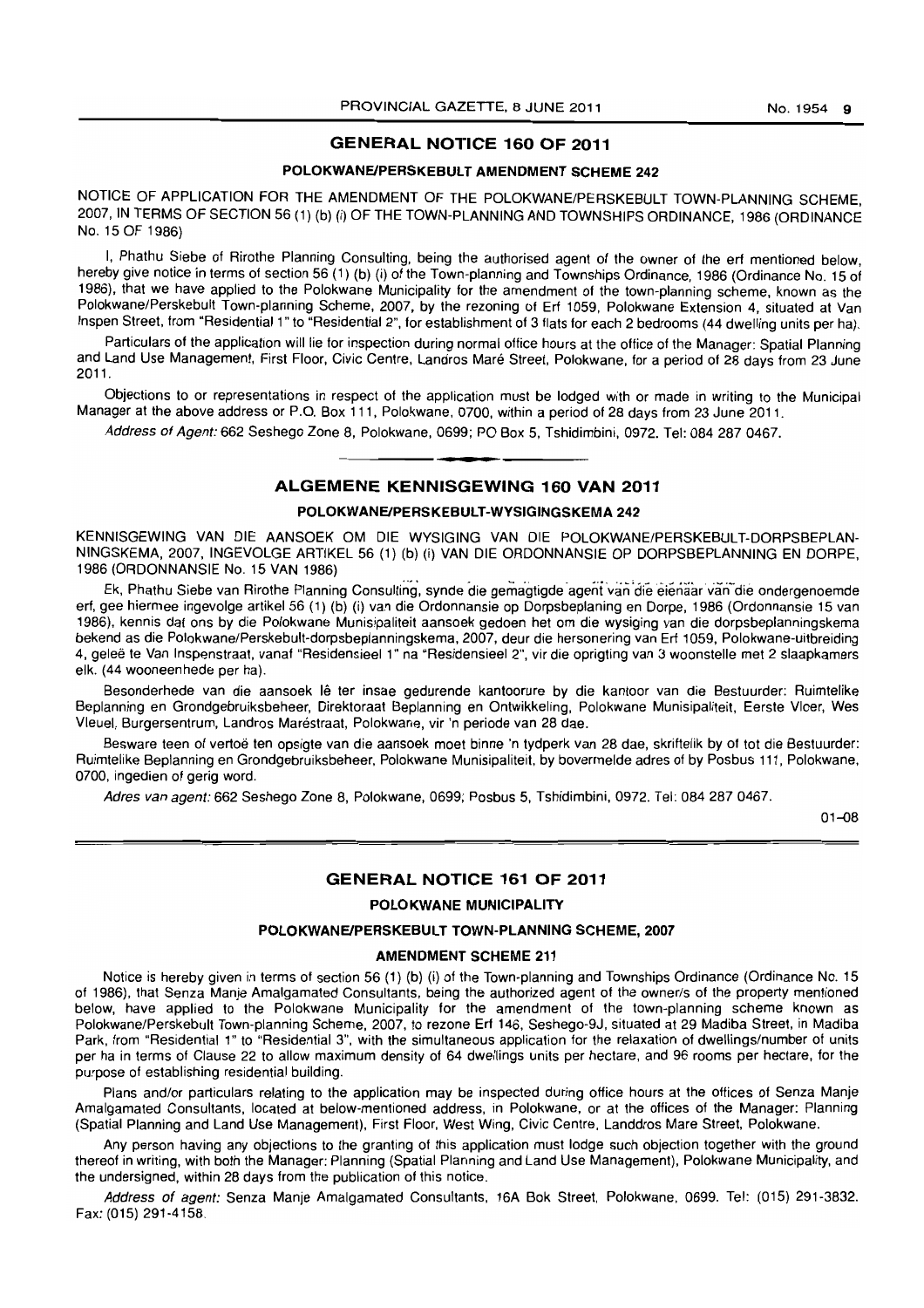#### ALGEMENE KENNISGEWING 161 VAN 2011

#### POLOKWANE MUNISIPALITEIT

#### POLOKWANE/PERSKEBULT-DORPSBEPLANNINGSKEMA, 2007

#### WYSIGINGSKEMA 211

Kennis word hiermee gegee dat in terme van artikel 56 (1) (b) (i) van die Ordonnansie op Dorpsbeplanning en Dorpe (Ordonnansie 15 van 1986), dat Senza Manje Amalgamated Consultants, synde die gemagtigde agent van die eienaar/s van die eiendom hieronder genoem, aansoek gedoen het by die Polokwane Munisipaliteil vir die wysiging van die dorpsbeplanningskema bekend as Polokwane/Perskebult-dorpsbeplanningskema, 2007, Erf 146, Seshego-9J, geleë te 29 Madiba Street, in Madiba Park, vanaf "Residensieel 1" te hersoneer na "Residensieel 3" met die gelyktydige aansoek vir die verslapping van wonings/aantal eenhede per ha in terme van Klousule 22 maksimum digtheid van 64 wooneenhede per hektaar, en 96 kamers per hektaar, vir die doel van die stigting van residensiële gebou toe te laat.

Planne en/of besonderhede aangaande die aansoek lê ter insae gedurende kantoorure by die kantoor van Senza Manje Amalgamated Consultants, geleë by onderstaande adres, in Polokwane, of by die kantoor van die Bestuurder: Beplanning (Ruimtelike Beplanning en Grondgebruikbestuur). Eerste Verdieping, Wesvleuel, Burgersenlrum, Landdros Marestraat, Polokwane.

Enige persoon wat besware teen die toestaan van die aansoek moet sodanige beswaar, tesame met die redes daarvoor skriftelik, met beide die Bestuurder: Beplanning (Ruimtelike Beplanning en Grondgebruikbestuur), Polokwane Munisipaliteit, en die ondergetekende ingedien word binne 28 dae vanat die publikasie van hierdie kennisgewing.

Adres van agent: Senza Manje Amalgamated Consultants, Bokstraat 16A, Polokwane, 0699. Tel: (015) 291-3832. Faks: (015) 291-4158.

 $1 - R$ 

# GENERAL NOTICE 164 OF 2011

#### POLOKWANEIPERSKEBULT AMENDMENT SCHEME 244

NOTICE OF APPLICATION FOR THE AMENDMENT OF THE POlOKWANE/PERSKEBUlT TOWN-PLANNING SCHEME, 2007, IN TERMS OF SECTION 56 (1) (b) (i) OF THE TOWN-PLANNING AND TOWNSHIPS ORDINANCE, 1986 (ORDINANCE No. 15 OF 1986)

We. Tshiongolwe Development Planning Consultants being the authorized agent of the owners of the Erf mentioned below, hereby give notice in terms of section 56 (1) (b) (i) of the Town-planning and Townships Ordinance, 1986 (Ordinance 15 of 1986) that we have applied to the Polokwane Municipality, for the amendment of the town-planning scheme known as the Polokwane/Perskebult Town-planning Scheme 2007, in so far as the rezoning of Portion 2 of Erf 751, 75 Burger Street. from "Residential 1" to "Business 4".

Particulars of the application will lie for inspection during normal office hours at the office of the Manager: Spatial Planning and Land Use Management, First Floor, Civic Centre, Landros Mare Street, Polokwane, for a period of 28 days from 08 July 2011.

Objections to or representations in respect of the application must be lodged with or made in writing to the Municipal Manager, at the above address or at P.O. Box 111, Polokwane, 0700, within a period of 28 days.

Address of Agent: Tshiongolwe Development Planning Consultants, 7b Bodenstein, Polokwane, 0700. Tel: (015) 291-2232.

#### • **- I**  ALGEMENE KENNISGEWING 164 VAN 2011

#### POLOKWANE/PERSKEBULT-WYSIGINGSKEMA 244

KENNISGEWING VAN DIE AANSOEK OM WYSIGING VAN DIE POLOKWANE/PERSKEBULT-DORPSBEPLANNINGSKEMA, 2007, INGEVOLGE ARTIKEL 56 (1) (b) (i) VAN DIE ORDONNANSIE OP DORPSBEPLANNING EN DORPE, 1986 (OR DON-NANSIE No. 15 VAN 1986)

Ons, Tshiongolwe Development Planning Consultants, synde die gemagtigde agente van die eienaar van die ondergenoemde ert, gee hiermee ingevolge artikel 56 (1) (b) (i) van die Ordonnansie op Dorpsbeplanning en Dorpe, 1986 (Ordonnansie 15 van 1986) kennis dat ons by die Polokwane Munisipaliteit aansoek gedoen het om die wysiging van die Dorpsbeplanningskema bekend as die Polokwane/Perskebult Dorpsbeplanningskema, 2007, deur die hersonering van die Gedeelte 2 van Erf 751, 75 Burgerstraat, vanaf "Residensieel 1" na "Besigheid 4".

Besonderhede van die aansoek lê ter insae gedurende kantoorure by die kantoor van die bestuurder: Ruimtelike Beplanning en Grondgebruiksbestuurder, Eerste Vloer, Burgersentrum, landros Marestraat, Polokwane, vir 'n tydperk van 28 dae vanaf 08 Julie 2011.

Besware teen of vertoë ten opsigte van die aansoek moet binne 'n tydperk van 28 dae vanaf 08 Julie 2011, skriftelik by of tot die Munisipale Bestuurder by bovermelde adres of by Posbus 111, Polokwane, 0700, ingedien of gerig word.

Adres van agent: Tshiongolwe Development Services Consultants, 7B Bodenstein, Polokwane, 0700. Tel: (015) 291-2232.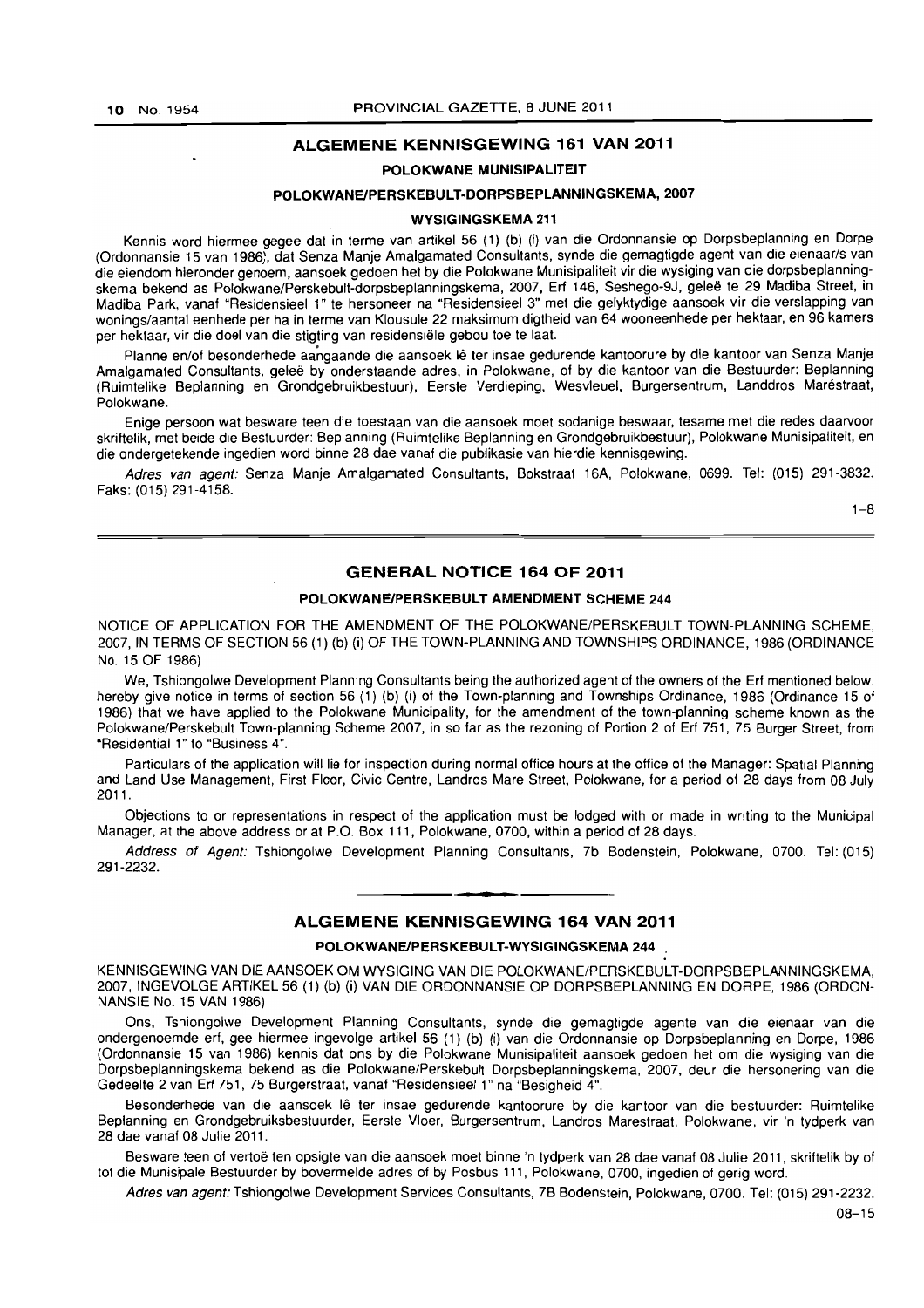#### **GENERAL NOTICE 165 OF 2011**

#### **POLOKWANEIPERSKEBULT AMENDMENT SCHEME,2007**

#### **AMENDMENT SCHEME 245**

I, Timothy Tshilidzi Mudzielwana of Fulwana Planning Consultants, being the authorized agent of the registered owners, hereby give notice in terms of section 56 (1) (b) (i) of the Townships and Town-planning Ordinance (Ordinance 15 of 1986), that I made an application to the Polokwane Local Municipality for the amendment of the town-planning scheme, known as the Polokwane/ Perskebult Town-planning Scheme, 2007, by rezoning of Portion 23 of Erf 6470, Pietersburg Extension 11 Township, Registration Division L.S., Limpopo Province, situated at 356 Suid Street, from "Residential 1" to "Special" for Overnight Accommodation with conditions outlined on Annexure 101.

The conditions are as follows: That the property be used for Overnight Accommodation, a conference facility of maximum of 50  $m^2$  be permissible, a restaurant of maximum 100  $m^2$  for residents be allowed, a bar of maximum of 40  $m^2$  for residents be permissible, coverage of 80% be permissible, 1 dust free parking per bedroom suite be permissible, 6/100 m<sup>2</sup> GLFA parking for visitors be permissible.

Particulars of the application will be available for inspection, during normal office hours at the office of the Manager Planning: Directorate Planning and Development, First Floor, West Wing, Civic Centre, Landros Mare Street, Polokwane, for a period of 28 days from the 7th of July 2011.

Objections against or representations in respect of the application shall be made within a period of 28 days from the 7th of July 2011 in writing, handed or addressed to Manager Planning: Directorate Planning and Development, First Floor, West Wing, Civic Centre, Landros Mare Street, Polokwane, or Box 111, Polokwane, 0700.

Address of the agent: Fulwana Planning Consultants, 91 Hans van Rensburg Street, Polokwane, 0700. Tel: (015) 297-6060. Fax: 086 6635119/(015) 297·4040. Cell: 072 426 6537.

#### **- . ALGEMENE KENNISGEWING 165 VAN 2011**

#### **POLOKWANEIPERSKEBULT-STADSBEPLANNINGSKEMA, 2007**

#### **WYSIGINGSKEMA 245**

Ek, Timothy Tshilidzi Mudzielwana van die firma Fulwana Planning· Consultants, gee hiermee kennis vir die aansoek vir hersonering in terme van artikel 56 (1) (b) (i) van die Dorpsbeplaning en Dorpe Ordonnansie (Ordonnansie 15 van 1986), van Gedeelte 23 van Ert 6470, Pietersburg-uitbreiding 11, Registrasieafdeling L.S., Limpopo Provinsie, by Suidstraat 356, vanaf "Residensieel 1" na "Spesiaal" vir Oornag Akkommodasie met voorwaardes soos vervat in Bylae 101.

Die voorwaardes is as volg: Oat die eiendom gebruik word vir Oornag Akkommodasie, 'n konferensie fasiliteit van maksimum 50 m<sup>2</sup> toelaatbaar, 'n restaurant van maksimum 100 m<sup>2</sup> vir die gaste toelaatbaar, 'n kroeg van maksimum 40 m<sup>2</sup> vir die gaste toelaatbaar, maksimum dekking van 80%, 1 stofvrye parkeer area per slaapkamer eenheid en 6 pakreerplekke per 100 m<sup>2</sup> bruto verhuurbare vloer oppervlak vir gaste.

Planne en besonderhede van die aansoek lê ter insae gedurende normale kantoorure by die kantoor van die Stadsbeplanner, Eersle Vloer, Kamer 125, Burgersentrum, Polokwane Munisipaliteit, vir 'n typerk van 28 dae vanaf 7 Julie 2011.

Besware en/of kommentare teen/rakende die aansoek moet skriftelik tot die Munisipale Bestuurder by bogenoemde adres of by Posbus 111, Polokwane, 0700, binne 'n tydperk van 28 dae vanaf 7 Julie 2011.

Adres van die applikant: Fulwana Planning Consultants, P.O. Box 55980, Polokwane, 0700. Tel: (015) 297-6060. Faks: 086 663 5119/(015) 297-4040. Sel: 072 426 6537.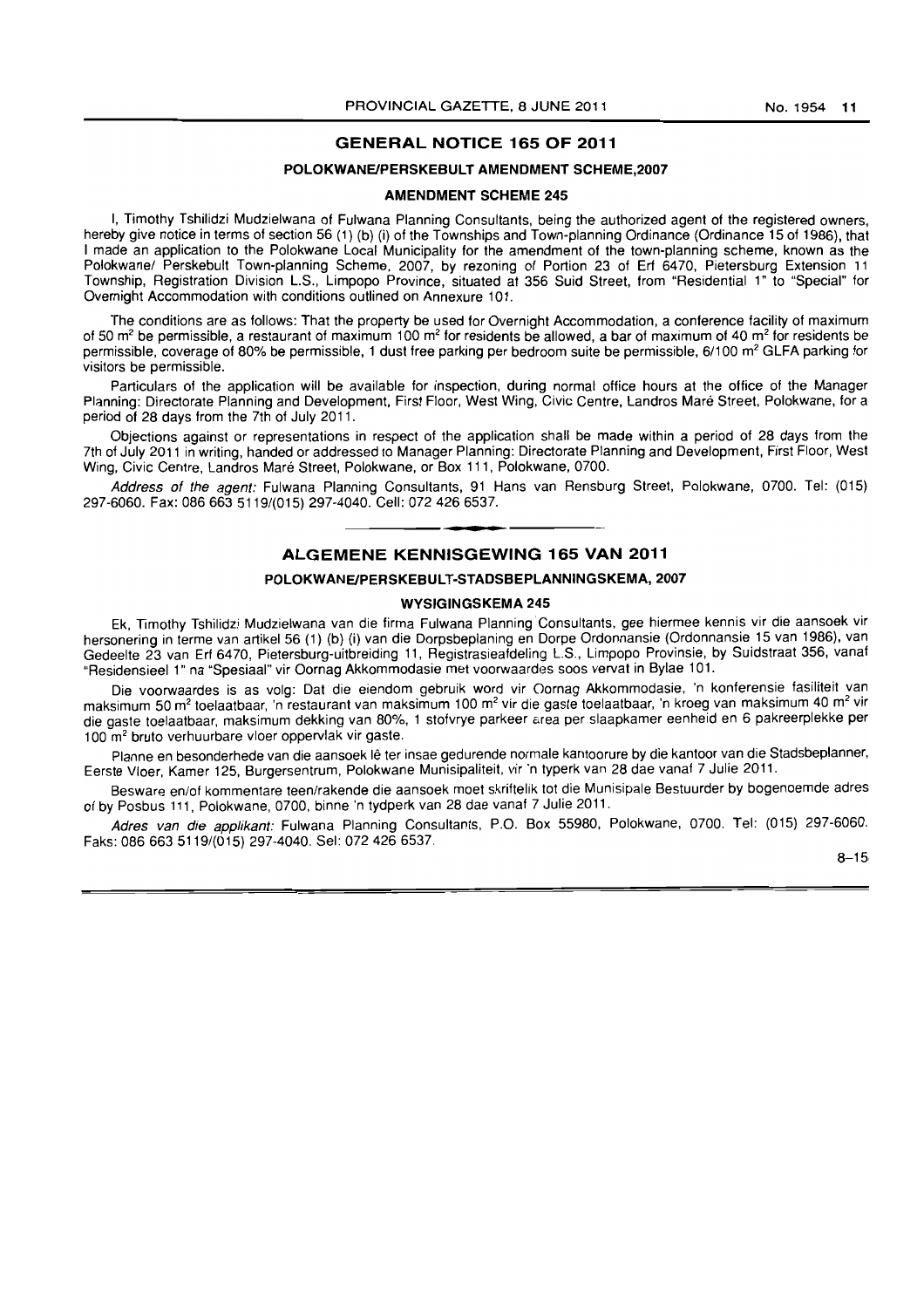#### GENERAL NOTICE 159 OF 2011

# AMENDMENT OF LEPELLE NKUMPI LAND USE MANAGEMENT SCHEME, 2006 (AMENDMENT SCHEME No.6) AND THE GREATER POTGIETERSRUS SCHEME, 1997 (AMENDMENT SCHEMES 298)

We, Masungulo Town & Regional Planners being an authorized agent of the owners of the erven mentioned below, hereby give notice in terms of section 56 (1) (b) of the Town-planning and Townships Ordinance, 1986 (Ordinance 15 of 1986), that we have applied to the

- 1. Lepelle Nkumpi Local Municipality for the amendment of the Lepelle Nkumpi Land Use Management Scheme, 2006 in the following manner:
	- Amendment Scheme 06: The rezoning of erf 2657 Lebowakgomo B, from "Residential 1" to "Business 1" subject to certain conditions .Particulars of the application will lie for Inspection during normal office hours at the office of the , at the office of the Chief Town Planner: Civic Centre, Lebowakgomo for a period of 28 days from 01 July 2011 (the date of the first publication of the notice).Objections to or representations in respect of the application must be lodged With or made In writing to the Municipal Manager, at the above address or at Private Bag X 07. Chuenespoort, within a period of 28 days from 01 July 2011.
- 2. Mogalakwena Municipality for the amendment of the Greater Potgletersrus Town Planning Scheme, 1997 in the following manner:
	- > Amendment Scheme 298: Portion 21 of Erf 83, Akasia Extention 1 Township, Registration Division K.S, Limpopo Province, situated at No 3 Fiscus Street from "Residential 1" to "Business 1" subject to certain conditions. Particulars of the application will lie for inspection during normal office hours at the office of<br>the Municipal Manager: Civic Centre, Mokonage, for a period of 28 days from 01 July 2011 (the date of Manager: Civic Centre, Mokopane, for a period of 28 days from 01 July 2011 (the date of the first publication of the notice). Objections to or representations in respect of the application must be lodged with or made in writing to the Municipal Manager at the above-mentioned address or at P.O Box 34, Mokopane, 0600, Within a penod of 28 days from 01 July 2011. Address of agent: Masungulo Town & Regional Planners, 85 Thabo Mbeki, 1st Floor, Bosveld Center, Mokopane 0600. Tel: (015) 491-4521, Fax: (015) 491-2221

#### • **- I**  ALGEMENE KENNISGEWING 159 VAN 2011

#### - DIE WYSIGING VAN DIE lEPEllE NKUMPI WYSIGINGSKEMA, 2006(WYSIGINGSKEMA 06), EN DIE WYSIGING VAN DIE GROTER POTGIETERSRUS, 1997 (WYSIGINGSKEMAS 298)

Ons. Masungulo Stads- en Streekeplanners , synde die gemagtigde agente van die eienaars van die erwe hleronder genoem, gee hiermee ingevolge artikel 56 (1) (b) (ii) van Ordonnansie op Dorpsbeplanning en Dorpe, 1986 (OrdonnanSle 15 van 1986), kennls dat ons aansoek gedoen het by die

- 1. Lepellle Nkumpi Munisipaliteit, om die wysiging van die Lepelle Nkumpi Grondgebruik Wysigingskema, 2006, vir
	- .:. Wysigingskema 06: deur die hersonenng vir van Erf 2657, lebowakgomo B, vanaf "Residensieel 1" na " Beslgheid I" onderhewig aan sekere voorwaarde.8esonderhede van die aansoek Ie ter insae gedurende kantoorure by die kantoor van die Hoof Stadsbeplanner , Municipal geboue,Lebowakgomo vir 'n Iydperk van 28 dae vanaf 01 Julie 2011 (datum van die eerste publikasie). Besware teen of vertoe ten opsigte van die aansoek moet binne 'n tydperk van 28 dae vanaf 01 Julie 2011 skriftelik by of tot die Munisipale Bestuurder by bovermelde adres of by Privaatsak 07. Chuenespoort, 0745 , ingedien of gerig word.
	- 2. Mogalakwena Munislpaliteit om die dorpbeplanninskema bekend as die GroterPotgictersrusdorpbeplanmngskema, 1997, Vir:
	- .;. Wysigingskema 298: die hersonenng van Gedeelte 21 van erf 83, Akasia Uitbreiding 1 ,dorpsgebreid Registrasie Afdeling K.S., Limpopo, gelee te 3 Fiscus Straat , Mokopane, vanaf " Residensieel 1" na " Besigheid 1 "onderhewig aan sekere voorwaardes. Besonderhede van die aansoek Ie ter insae gedurende gewone kantoorure by die kantoor van Municlpale Bestuurder: Burgersentrum, Mokopane, vir n tydperk van 28 dae vanaf 01 Julie 2011 (datum van die eerste publikasie}.Besware teen of vertoe ten opsigte van die aansoek moet binne 28 dae Vanaf 01 Julie 2011 skriftelik by of tot die Munlsipale Bestuurder by bovermelde adres of by Posbus 34, Mokopane, 0600, ingedien of gerig word. Adres van agent: Masungulo Stads-en Streebeplanners, Eerste Vloer, Bosveld Gebou, Thabo Mbekistraat 85, Mokopane, 0600. Tel: (015) 491- 4521, Faks: (015) 491 2221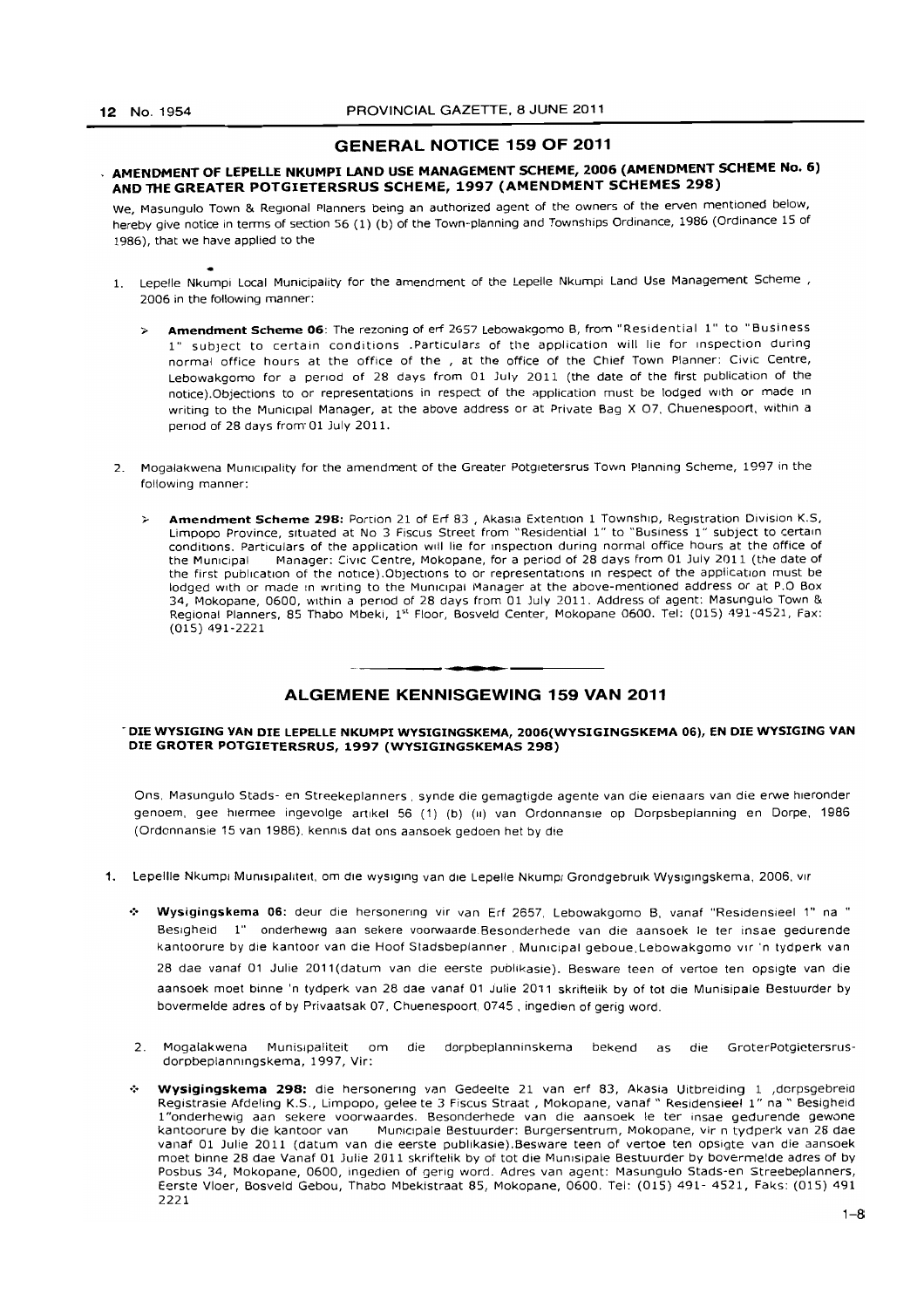# LOCAL AUTHORITY NOTICES PLAASLIKE BESTUURSKENNISGEWINGS

#### LOCAL AUTHORITY NOTICE 217

#### POLOKWANE MUNICIPALITY

#### NOTICE OF APPLICATION FOR ESTABLISHMENT OF TOWNSHIP

SCHEDULE 11

#### (Regulation 21)

The Polokwane Municipality hereby gives notice in terms of section 69 (6) (a) of the Town-planning and Townships Ordinance, 1986 (Ordinance No. 15 of 1986), that an application to establish the township referred to in the Annexure hereto, has been received by it.

Particulars of the application will lie for inspection during normal office hours at the offices of the Manager: Planning (Spatial Planning and Land Use Management), First Floor, West Wing, Civic Centre, cnr Landdros Maré and Bodenstein Streets, Polokwane, for a period of 28 days from 30 June 2011.

Objections to or representations in respect of the application must be lodged with or made in writing and in duplicate with the Municipal Manager, Polokwane Municipality, at the above-mentioned address or at P.O. Box 111, Polokwane. 0700. within a period of 28 days from 30 June 2011.

#### ANNEXURE

#### .. Name of township: Annadale Extension 4.

Full name of applicant: Senza Manje Amalgamated Consultants, 16A Bok Street, Polokwane, 0699. Tel: (015) 291-3832. Fax: (015) 291-4158. Cell: 076 444 2167.

Number of erven in proposed township (Land use rights to be controlled under Polokwane/Perskebult Town-planning Scheme, 2007, as Amendment Scheme 237): "Residential 3" 1 erf with the density of 74 dwelling units/ha, "Institutional" 1 erf for Place of Instruction.

Description of land: Remaining Extent of Portion 18 (a portion of Portion 9) of the farm Doornkraal 680 LS, Registration Division, and Limpopo Province.

Locality of proposed township: The proposed township is situated approximately 4 km away from Polokwane CBD on the western side in Annadale at 19 River Street.

File Reference Number: 15/3/3/327.

#### PLAASLIKE BESTUURSKENNISGEWING 217

**• •** 

#### POLOKWANE MUNISIPALITEIT

KENNISGEWING VAN AANSOEK OM STIGTING VAN DORP

BYLAE 11

#### (Regulasie 21)

Die Polokwane Munisipaliteit gee hiermee in terme van artikel 69 (6) (a) van die Ordonnansie op Dorpsbeplanning en Dorpe, 1986 (Ordonnansie No. 15 van 1986), dat 'n aansoek om die dorp te stig, in die Bylae hierby genoem, te stig deur hom ontvang is.

Besonderhede van die aansoek lê ter insae gedurende gewone kantoorure by die kantore van die Bestuurder: Beplanning (Ruimtelike Beplanning en Grondgebruikbestuur), Eerste Vloer, Wesvleuel, Burgersentrum. hlv Landdros Mare- en Bodensteinstraat, Polokwane, vir 'n tydperk van 28 dae vanaf 30 Junie 2011.

Besware teen of vertoë ten opsigte van die aansoek moet ingedien word of vertoë skriftelik en in tweevoud by die Munisipale Bestuurder, Polokwane Munisipaliteit, by bogenoemde adres of by Posbus 111, Polokwane, 0700, binne 'n tydperk van 28 dae vanaf 30 Junie 2011.

#### BVLAE

#### Naam van dorp: Annadale-uitbreiding 4.

Volfe naam van aansoeker: Senza Manje Amalgamated Consultants, Bokstraat 16A, Polokwane, 0699. Tel: (015) 291-3832. Fax: (015) 291-4158. CeiL 076 444 2167.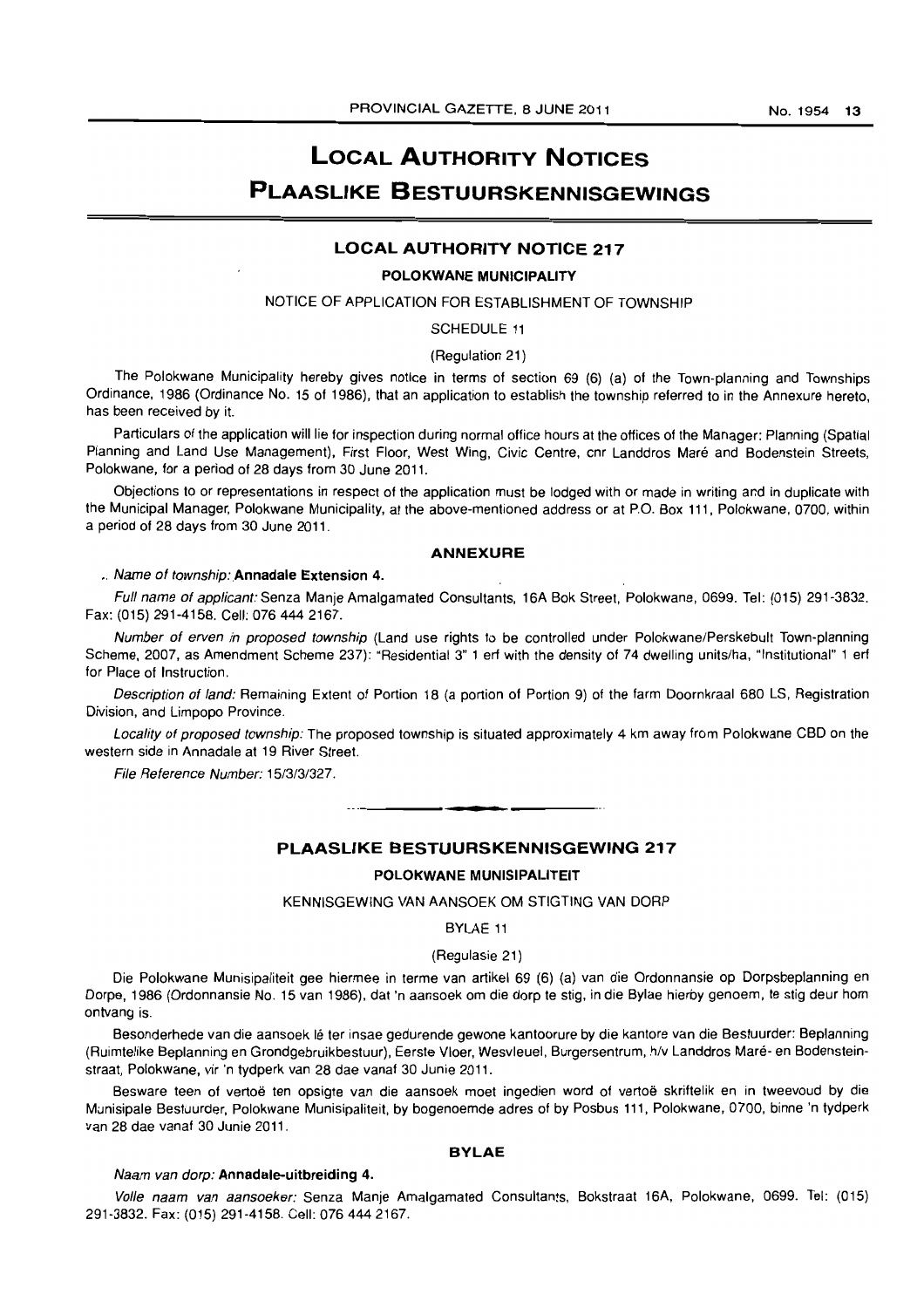Aantal erwe in voorgestelde dorp (grondgebruiksregte om beheer te word onder Polokwane/Perskebult-dorpsbeplanningskema. 2007, as Wysigingskema 237): "Residensieel 3" 1 ert met die digtheid van 74 wooneehede/ha. "Institusionele" 1 ert vir Plek van onderrig.

Beskrywing van grond: Resterende Gedeelte van Gedeelte 18 ('n gedeelte van Gedeelte 9) van die plaas Doornkraal 680 LS, Registrasieafdeling, en Limpopo Provinsie.

Ligging van voorgestelde dorp: Die voorgestelde dorp is ongeveer 4 km weg geleë van Polokwane SBG op die westelike kant in Annadale op Riverstraat 19.

Lêer Verwysing Nommer: 15/3/3/327.

1-8

#### LOCAL AUTHORITY NOTICE 225

#### GREATER TUBATSE AMENDMENT SCHEME 70/2006

#### GREATER TUBATSE MUNICIPALITY

It is hereby notified in terms of the provisions of section 57 (1) (a) of the Town-planning and Townships Ordinance, 1986 (Ordinance No. 15 of 1986), that the Greater Tubatse Municipality has approved the amendment of the Greater Tubatse Land Use Management Scheme. 2006. by the rezoning of Erven 438, 439. 440 and 457. Burgersfort Extension 10, to "Business 1", subject to certain conditions.

Map 3 and the scheme clauses of this amendment scheme are filed with the Municipality Manager of the Greater Tubatse Municipality, Burgersfort. and are open for inspection during normal office hours.

This amendment is known as Greater Tubatse Amendment Scheme *70/2006* and shall come into operation on the date of publication of this notice.

#### M L PHALA, Acting Municipal Manager

Greater Tubatse Munisipality, P O Box 206. Burgersfort, 1150 . **- .** 

#### PLAASLIKE BESTUURSKENNISGEWING 225

#### GROTER TUBATSE-WYSIGINGSKEMA 70/206

#### GROTER TUBATSE MUNISIPALITEIT

Hierby word ingevolge die bepalings van artikel 57 (1) (a) van die Ordonnansie op Dorpsbeplanning en Dorpe, 1986 (Ordonnansie No. 15 van 1986), bekendgemaak dat die Groter Tubatse Munisipaliteit die wysiging van die Greater Tubatse Grondgebruikskema, 2006. goedgekeur het, deur die hersonering van Erwe 438, 439, 440 en 457. Burgersfort-uitbreiding 10, na "Besigheid 1 ", onderworpe aan sekere voorwaardes.

Kaart 3 en die skemaklousules van hierdie wysigingskema word deur die Munisipale Bestuurder van die Grater Tubatse Munisipaliteit, Burgersfort, in bewaring gehou en Ie gedurende gewone kantoorure ter insae.

Hierdie wysigingskema staan bekend as Groter Tubatse-wysigingskema *70/2006* en tree op die datum van publikasie van hierdie kennisgewing in werking.

#### M L PHALA, Waarnemende Munisipale Bestuurder

Groter Tubatse Munisipaliteit, Posbus 206, Burgersfort. 1150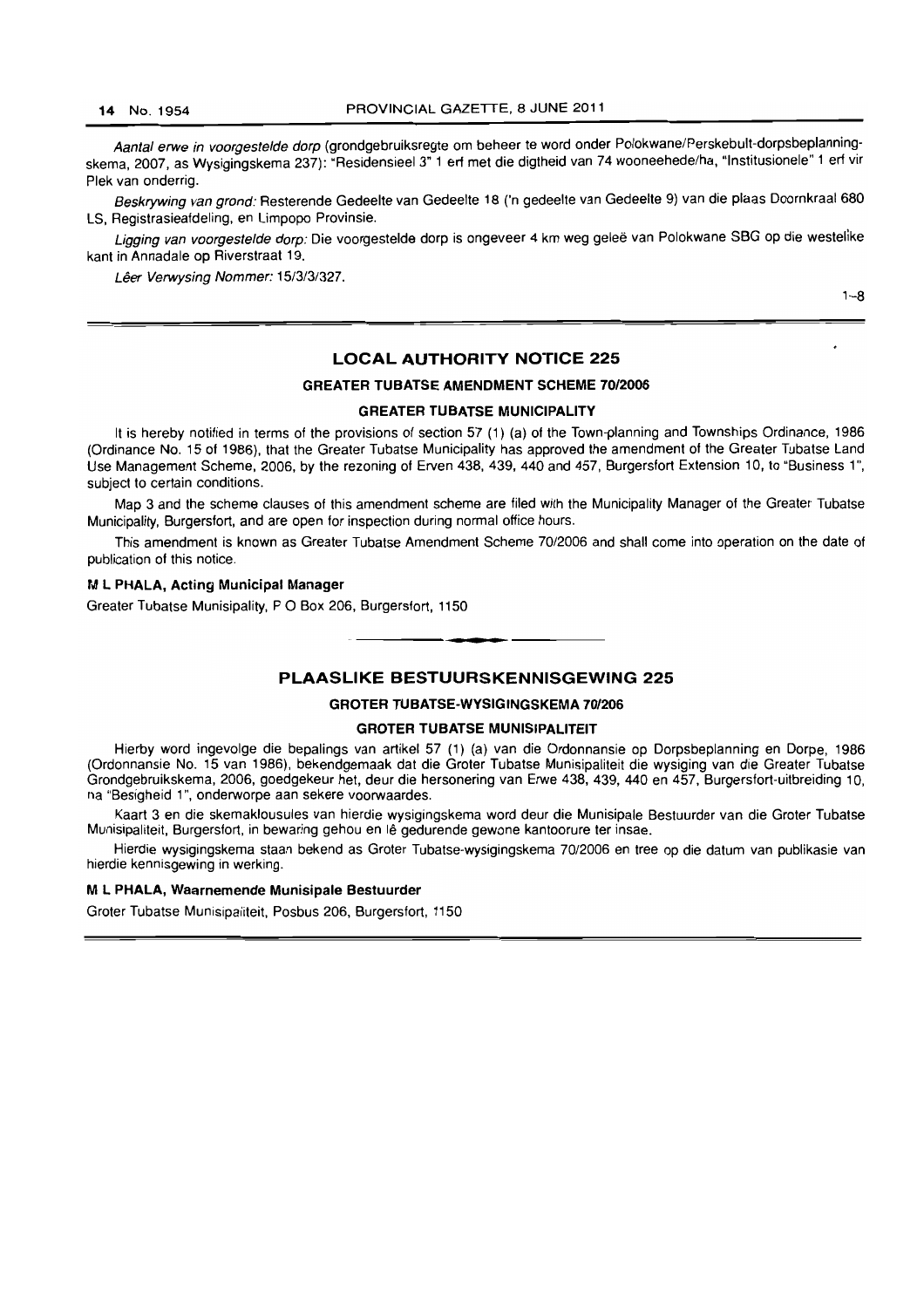# **LOCAL AUTHORITY NOTICE 218**

#### **POLOKWANE/PERSKEBULT AMENDMENT SCHEME 230**

# **NOTICE OF APPLICATION FOR THE AMENDMENT OF THE POLOKWANE/PERSKEBULT TOWNPlANNING**  SCHEME, 2007, ITO SECTION 56(1)(B)(I) OF THE TOWNPLANNING AND TOWNSHIPS ORDINANCE, 1986 and **REMOVAL OF RESTRICTIONS ACT. 1967**

**REMOVAL OF CONDITIONS OF TITLE** 

I, Charlotte van der Merwe, being the authorized agent of the owner of the erf mentioned below hereby give notice that I have applied for:

1. The amendment of the Townplanning Scheme known as the Polokwane/Perskebult Townplanning Scheme, 2007 in terms of Section 56(1)(b)(i) of the Townplanning and Townships Ordinance. 1986 (Ordinance No 15 of 1986) to the Polokwane Municipality, in so far as the rezoning of Erf 1160 Pietersburg Extension 4, situated at 72 Jorissen Street, Polokwane, from "Residential 1" to "Education" for the purposes of to establish a pre-school facility.

2. The removal of conditions 9 & 12 in title deed T53299/2007, to the Department of Local Government & Housing. in terms of section 3(1) of the Removal of Restrictions Act, 1967 pertaining to Erf 1160, Pietersburg Estension 4.

Particulars of the applications Will lie for inspection during normal office hours at the office of the Director: Spatial Planning and Land Use Management, first floor. Civic Centre, Landdros Mare Street, Polokwane, as well as the office of the Head of Department, Limpopo Province: Local Government & Housing, 20 Rabe Street, Polokwane, for a period of 28 days from 1 July 2011

Objections to or representations in respect of the application must be lodged with or made in writing to the Municipal Manager at the above address or at P O Box 111, POLOKWANE, 0700 and to the Head of Department, Limpopo Province: Local Government & Housing, Private Bag X 9485, Polokwane, 0700 within a period of 28 days from 1 July 2011.

Address of agent: Kamekho Town Planners P O Box 4169 Polokwane 0700 Tel: 015 295 7382.

#### **PLAASLIKE BESTUURSKENNISGEWING 218**

I **\_ I** 

#### **POLOKWANE/PERSKEBULT WYSIGINGSKEMA 230**

**KENNISGEWING VAN DIE AANSOEK OM DIE WYSIGING VAN DIE POlOKWANEfPERSKEBUlT**  DORPSBEPLANNINGSKEMA, 2007 INGEVOLGE ARTIKEL 56(1)(B)(I) VAN DIE ORDONNANSIE OP **DORPSBEPLANNING EN DORPE, 1986 en WET OP OPHEFFING VAN BEPERKINGS, 1967 OPHEFFING VAN BEPERKINGS VAN** TITEL

Ek, Charlotte van der Merwe, synde die gemagtigde agent van die elenaar van die ondergenoemde erf, gee hiermee kennis dat ek aansoek gedoen het vir

1 Die wysiging van die Dorpsbeplanningskema bekend as die Polokwane/Perskebult Dorpsbeplanningskema, 2007 ingevolge Artikel 56(1 )(b)(i) van die Ordonnansie op Dorpsbeplanning en Dorpe, 1986 (Ordonnansie 15 van 1986), by die Polokwane Munisipaliteit, deur die hersonering van Erf 1160. Pietersburg Uitbreiding 4, gelee te Jorissen straat 72, Polokwane, vanaf "ResidensieeI1" na "Opvoedkundig' vir die doeleindes van 'n voorskoolse fasiliteit

2. Die verwydering van voorwaardes 9 & 12 in titelakte T53299/2007, na die Departement van Plaaslike Bestuur en Behuising, in terme van artikel 3(1) van die Opheffing van 8eperkmgs Wet, 1967 betreffende Erf 1160, Pietersburg Uitbreiding 4.

Besonderhede van die aansoeke lê ter insae gedurende kantoorure by die kantoor van die Direkteur Ruimtelike 8eplanning en Grondgebruikbestuur, eerste vloer, Burgersentrum, Landdros Marestraat, Polokwane en kantoor van die Hoof van die Department, Limpopo Provinsie: Plaaslike Regering en Behuising, Rabestraat 20, Polokwane vir 'n Iydperk van 28 dae vanaf 1 July 2011.

Besware teen of vertoe ten opsigte van die aansoek moet binne 'n tydperk van 28 dae vanaf 1 July 2011 skriftelik by of tot die Munisipale Bestuurder by bovermelde adres of by Posbus 111, POLOKWANE, 0700 of by die Hoof van die Departement, Limpopo Provinsie: Plaaslike Regering en Behuising, Privaatsak X 9485, Polokwane, 0700, ingedien of gerig word.

Adres van Agent: Kamekho Stadsbeplanners Posbus 4169 Polokwane 0700 Tel: 0152957382.